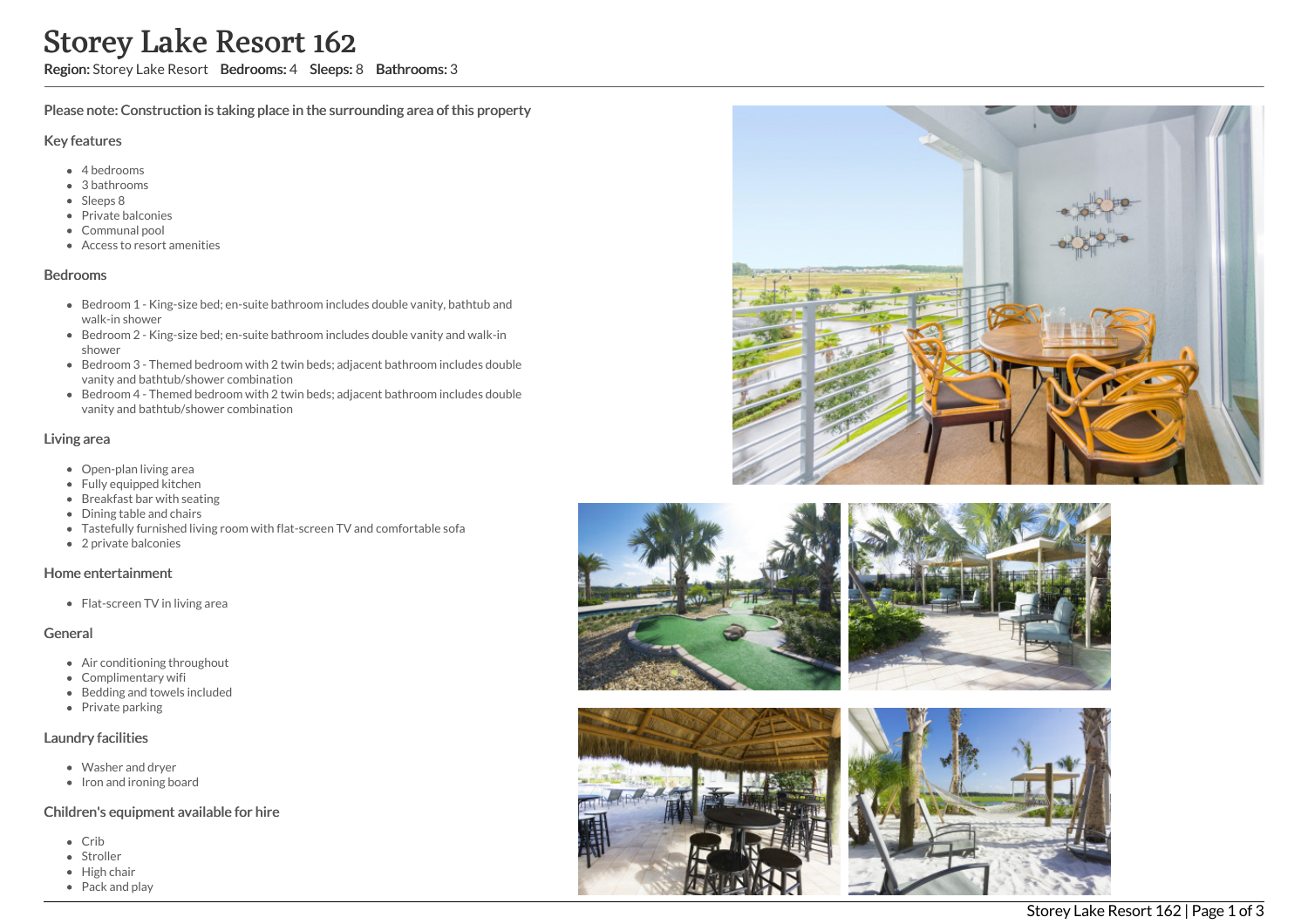# Resort facilities

Situated just 17 miles from Orlando International Airport, Storey Lake Resort is ideally located within close proximity to Orlando's major attractions. Guests at this resort can enjoy full access to a range of first-class amenities based around the impressive clubhouse 'The Hideaway'. Here, you will find a 9-hole mini golf course, volleyball courts, a fully-equipped fitness center and kayak rentals. The resort also features a large communal pool and spa, waterslides and a lazy river where guests can enjoy a 5\* poolside dining and drinks service.

# Places of interest

- Supermarket 1 mile
- $\bullet$  Shopping mall 2 miles
- Disney World 5 miles
- Seaworld 7 miles
- Universal Studios 10 miles
- Legoland 37 miles
- Airport 17 miles
- Beaches 69 miles